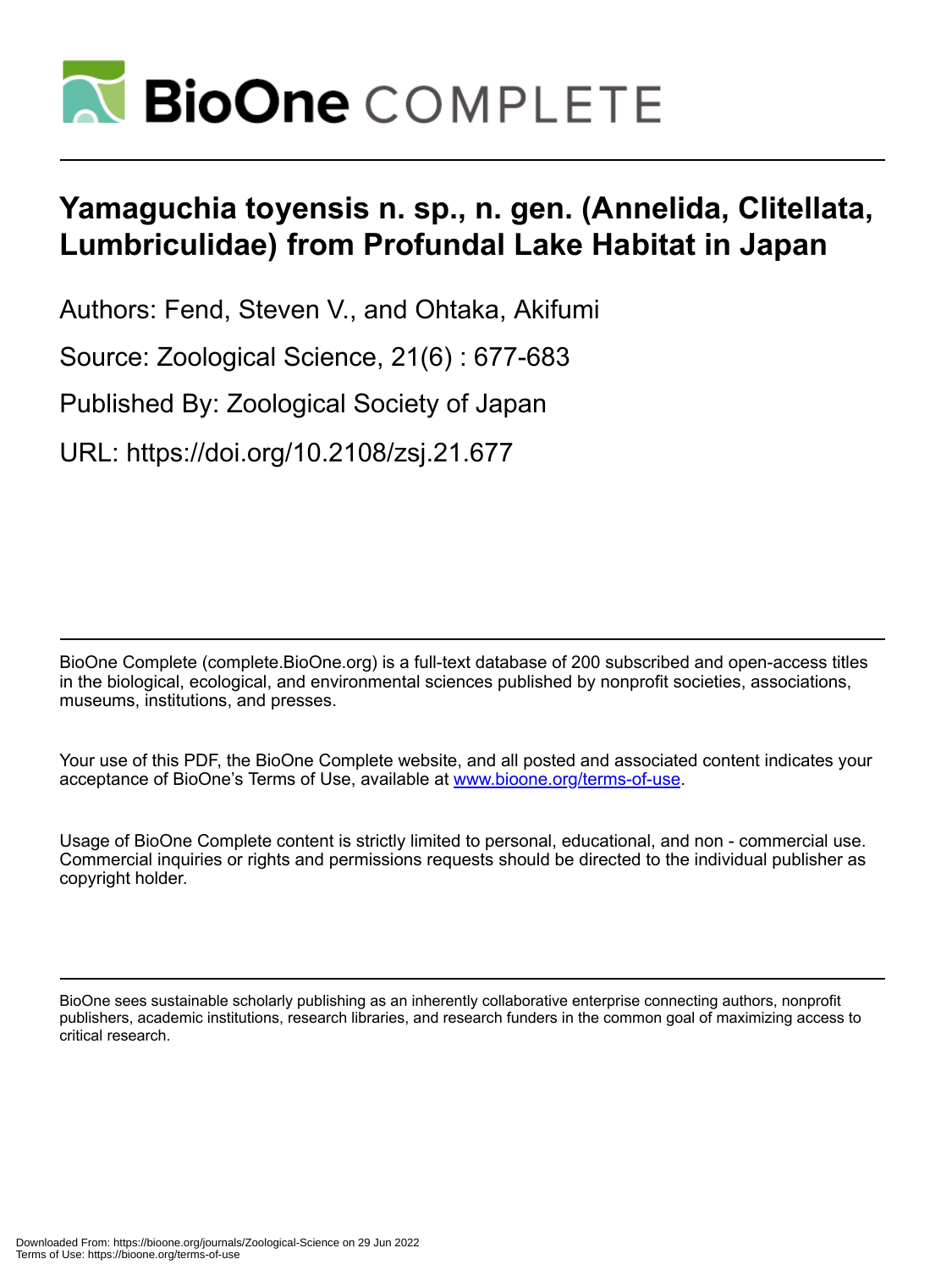# *Yamaguchia toyensis* **n. sp., n. gen. (Annelida, Clitellata, Lumbriculidae) from Profundal Lake Habitat in Japan**

Steven V. Fend<sup>1\*</sup> and Akifumi Ohtaka<sup>2</sup>

1 *U.S. Geological Survey, 345 Middlefield Rd., M/S465, Menlo Park, CA, 94025, USA* 2 *Department of Natural Science, Faculty of Education, Hirosaki University, Hirosaki, 036-8560 Japan*

**ABSTRACT**—*Yamaguchia toyensis* n. sp., n. gen. is described from an oligotrophic caldera lake, Lake Toya, Hokkaido, Japan. Although the taxonomic affinities are unknown, the genus differs from all other Lumbriculidae in having the combination of testes and atria in X, a single, prosoporous male funnel per atrium, and spermathecae in XI. Unlike other Japanese lakes that have thus far been surveyed, Lake Toya supports abundant populations of lumbriculids in the profundal benthos.

**Key words:** Annelida, Clitellata, Oligochaeta, Lumbriculidae, caldera lakes

#### **INTRODUCTION**

Many oligotrophic caldera lakes are distributed among the Japanese islands. In general, the fauna of these lakes is poorly known, although in some surveys, unidentified oligochaetes are a dominant component of the profundal zoobenthos (Miyadi, 1932a, 1932b; Kitagawa, 1974, 1975a, 1975b). Although the Japanese lumbriculid fauna has received considerable study (Yamaguchi, 1936, 1937a, 1937b, 1953), members of the family have rarely been collected from profundal lake habitats in Japan. Recent collections from the profundal benthos of Lake Toya, a caldera lake in Hokkaido, Japan, indicate an unusual fauna, with abundant lumbriculids. One of these collections included several specimens of a small lumbriculid that is not clearly associated with any existing genus; that species is described in the present paper.

#### **METHODS AND SITE DESCRIPTION**

Lake Toya is a large caldera lake in the southwestern part of Hokkaido, Japan (42°36' N, 140°51'E). The surface area is 70.4 km<sup>2</sup>, and the average and maximum depths are 116.3 and 179.0 m, respectively. The lake water is oligotrophic: annual average concentrations of total phosphorus, total nitrogen, chlorophyll *a*, and chemical oxygen demand at the lake surface are 3, 150, 0.3, and 600  $\mu$ g  $\Gamma$ <sup>1</sup>, respectively (Hokkaido Research Institute for Environmental Pollution, 1990). Lake Toya is protected as part of the Shikotsu-Toya National Park. Although the lake basin supports eight thousand permanent residents and three million sightseers per year, the lake water remains oligotrophic. From 1965 to 1972

 $*$  Corresponding author: Tel.  $+1-650-329-4465;$ FAX. +1-650-329-4463. E-mail: svfend@usgs.gov the lake received waste water from a sulfur mine, which decreased the surface pH from 7 to 5. The pH has recovered to 6.8 since the cessation of mining in 1972 (Kudo and Matsunaga, 1986). Temperature in profundal waters is approximately 4°C, and dissolved oxygen does not decrease below 80–90% saturation at any time of year (Imada, 2000). Lake Toya has been influenced by the activity of surrounding volcanoes, including recent eruptions in 1977 and 2000. However, the effects of these events on bottom communities have not been studied. Miyadi (1932a) and Kitagawa (1975a) recorded the presence of oligochaetes in the lake, but did not study their specific composition.

All specimens used in the present study were collected from profundal habitat in Lake Toya, on a single date, 12 June, 1984. Collections were made with an Ekman-Birge bottom sampler (base 225 mm), from depths ranging from 66–82 m. Bottom sediments were mostly fine mud, colored brownish at the surface, with some pumice stones.

Worms were preserved with 10% formalin solution. Sagittally sectioned specimens were cut at 7  $\mu$ m increments, and transverse sections were made at 10  $\mu$ m. Sections were stained in hematoxylin and eosin. Other specimens were slide mounted in Kleermount™, either as whole worms or longitudinal dissections. Body width of specimens was measured using a dissecting microscope prior to mounting on slides; all other measurements were made from slidemounted worms, using a compound microscope.

Specimens of two potentially-related species were also examined. Supplemental observations of *Hrabea ogumai* Yamaguchi, 1936 were based on two new specimens, plus a series of photographs taken by R. Brinkhurst of sections of a type specimen. Specimens of *Kincaidiana freidris* Cook, 1965 were collected by S. Fend from several sites in western North America, and compared with the original description and that of Cook (1971).

In this description, segments are designated by Roman numerals; septa are indicated by Arabic numbers of the adjacent segments, as "4/5". Specimens from the type series have been deposited in the Division of Biological Science, Graduate School of Science, Hokkaido University (ZIHU), Japan, and the National Museum of Natural History (USNM), Smithsonian Institution, Washington D.C., U.S.A.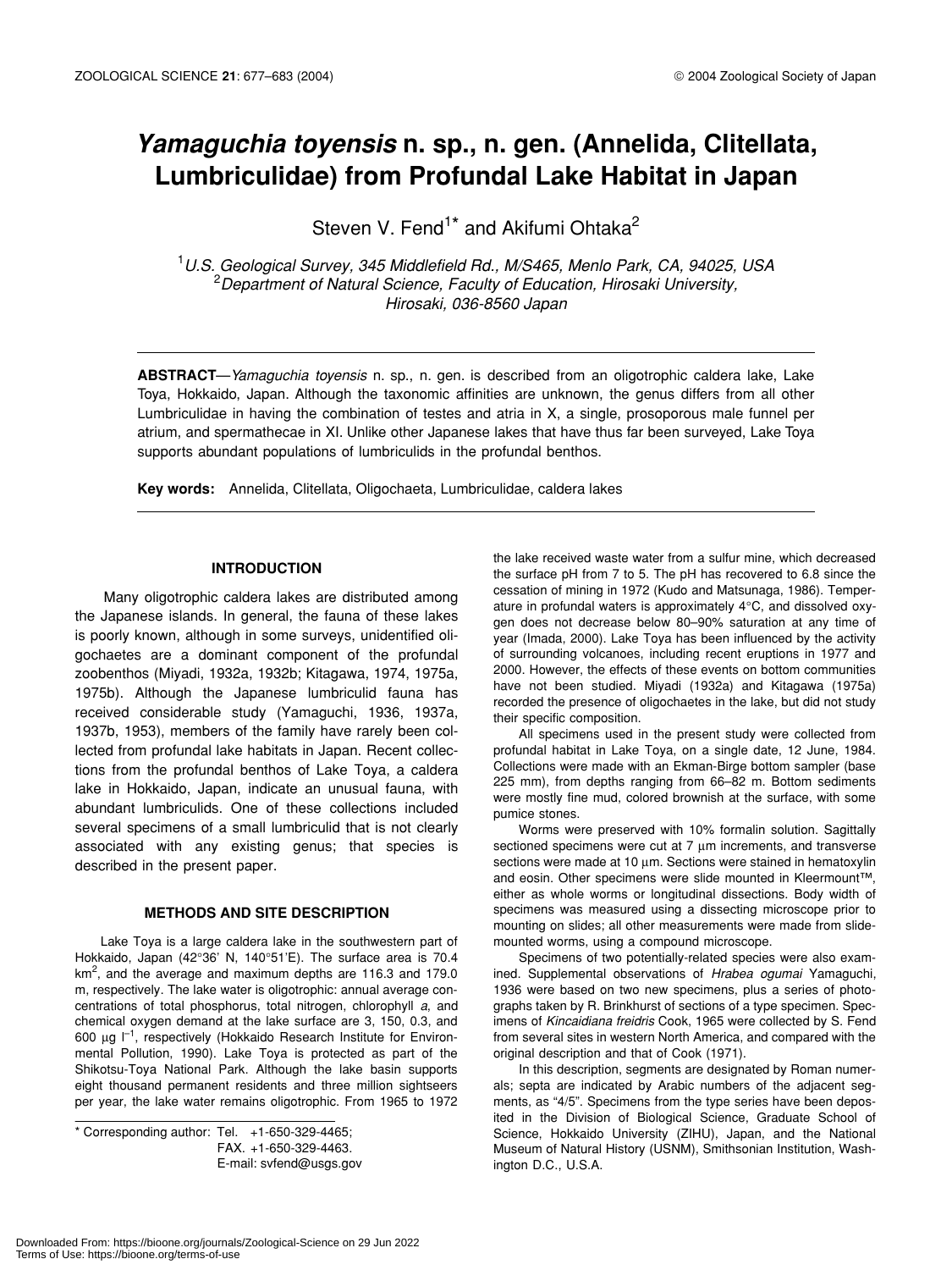# **RESULTS**

# *Yamaguchia* **n. gen.**

*Type species*: *Yamaguchia toyensis* n. sp. (monotypic). *Diagnosis*: Small worms with a conical prostomium. Body wall unpigmented and bearing secondary annuli. Posterior lateral blood vessels absent. Nephridia present in VII, XIII, and some posterior segments. Testes paired in X. One pair of ovaries in XI. One pair of flattened, club-shaped atria in X, each with one short vas deferens, serving funnel on 10/ 11. Vasa deferentia do not penetrate septum into the postatrial segment. Male pores on small papillae, posterior to ventral chaetae on X. Spermathecae paired, with narrow ducts and irregular, sacciform ampullae. Spermathecal pores posterior to chaetae in XI, but medial to ventral chaetal lines; oblique muscles connect spermathecal pores to dorsolateral body wall.

### *Yamaguchia toyensis* **n. sp. (Figs. 1–3)**

*Holotype*: ZIHU 3082. A whole-mounted specimen, stained with hematoxylin.

*Paratypes*: All from the type locality. ZIHU 3083–3087.



**Fig. 1.** *Yamaguchia toyensis*. (a–b) Lateral view of anterior segments from cleared whole mounts: external characters, segments I-XIII (a); internal characters in I-VIII (b). (c) Dorsal view of segments I-II, from a cleared whole mount. (d) Representative chaetal pairs: from left to right, preclitellar, mid-body, and posterior segments. (e) Lateral view of reproductive organs in segments X-XI, reconstructed from sagittal sections. Scale bars: (a–c), 200 µm; (d), 50 µm; (e), 100 µm. Abbreviations for all illustrations: aa, atrial ampulla; br, brain; cv, lateral connective blood vessel; dv, dorsal blood vessel; ff, female funnel; gu, gut; mf, male funnel; mp, male pore; mu, muscle; pr, prostate gland; sa, spermathecal ampulla; sd, spermathecal duct); vn, ventral nerve cord; vv, ventral blood vessel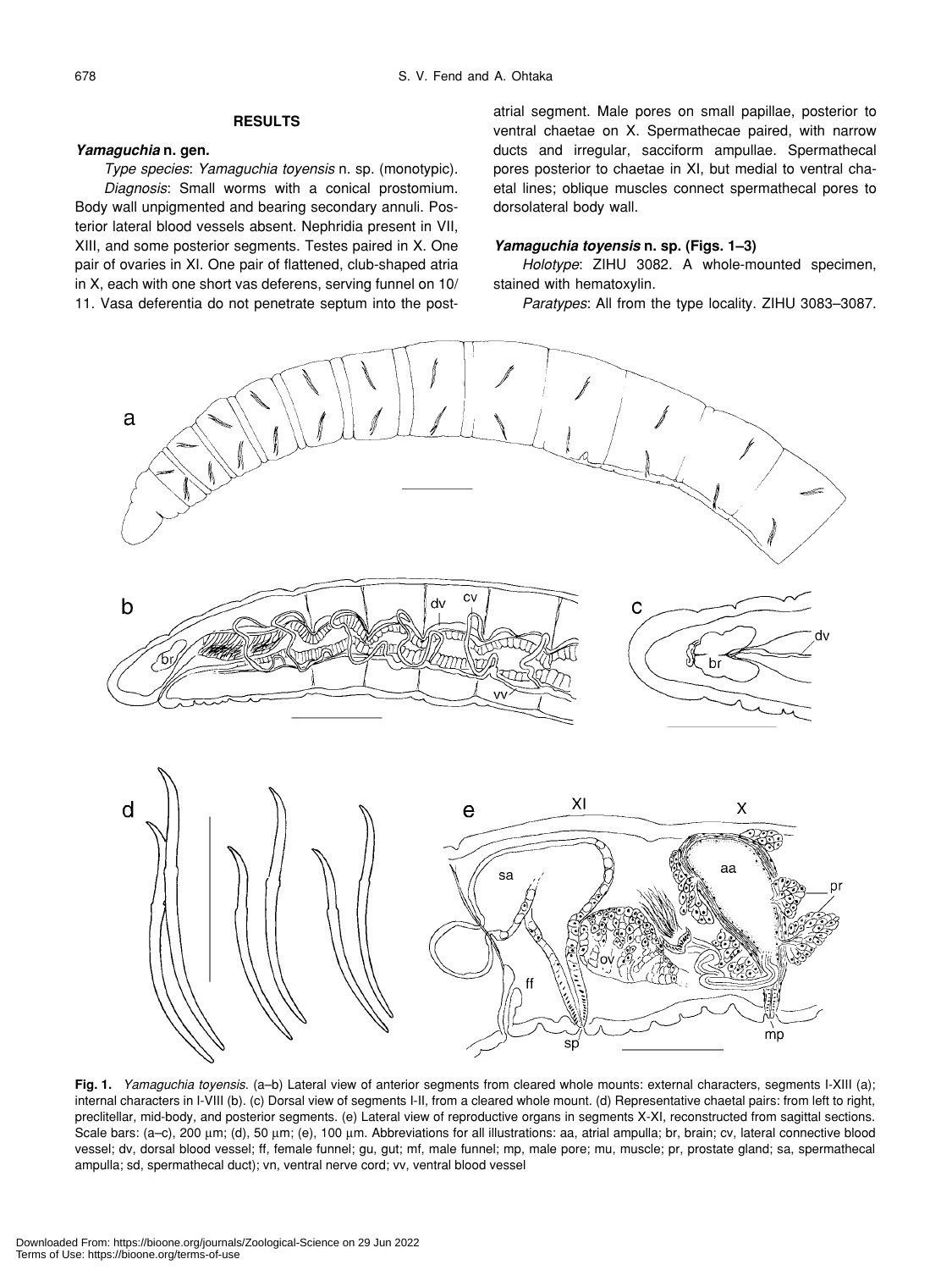

**Fig. 2.** *Yamaguchia toyensis*. (a) Transverse view of segment XI, showing spermathecae, reconstructed from sections. (b) Transverse view of segment X, showing atria and male pores, reconstructed from sections. Arrows show the positions of chaetae in X. Scale bar: 70 µm



**Fig. 3.** *Yamaguchia toyensis*. (a) Transverse section in XI, showing a spermathecal duct. (b) Transverse section in XII, showing spermathecal ampullae. (c) Sagittal section in X, showing atrium and male pore. Scale bars: 100 µm

Two sectioned specimens; one sagittal and one transverse, stained with hematoxylin and eosin. One longitudinally dissected specimen, stained in hematoxylin and slide mounted. Two whole-mounted specimens, stained in hematoxylin or carmine. USNM 1023105-1023109. Two sectioned specimens, one longitudinally dissected specimen, and two whole-mounted specimens.

*Type Locality*: Japan, Hokkaido. Lake Toya, profundal habitat (66–82 m in depth). Collected by A. Ohtaka. 12.VI.1984.

*Etymology*: Named for Professor Hideji Yamaguchi, who made many important contributions to the understanding of Japanese oligochaetes.

*Description*: Small worms, length of preserved specimens 7–11 mm, width in X 280–350 µm. Prostomium conical, 100–120 µm long (Fig. 1a). Chaetae closely paired in approximately equidistant bundles, simple-pointed and sigmoid (Fig. 1d); those in preclitellar segments (II to ca. VIII) oriented anteriorly, those posterior to about VIII oriented posteriorly (Fig. 1a). Nodulus distal to midpoint, about 0.35– 0.3 of chaetal length from tip in anterior segments; may be slightly nearer the midpoint in posterior segments. Chaetae as short as 40 um in II; maximum length 67-92 um in segments near the clitellum; 60–70  $\mu$ m in posterior segments. Male pores paired in X, near septum 10/11, on ventral chaetal lines (Fig. 2b). Spermathecal pores paired in XI, near 11/12, slightly inside chaetal lines (Fig. 2a). Female pores indistinct on chaetal lines at 11/12. Most of body nearly round to slightly triangular in cross section, but usually dorsoventrally compressed and/or ventrally concave in XI (Fig. 2a), and sometimes in posterior segments as far as XIV. In some specimens the body wall is longitudinally indented at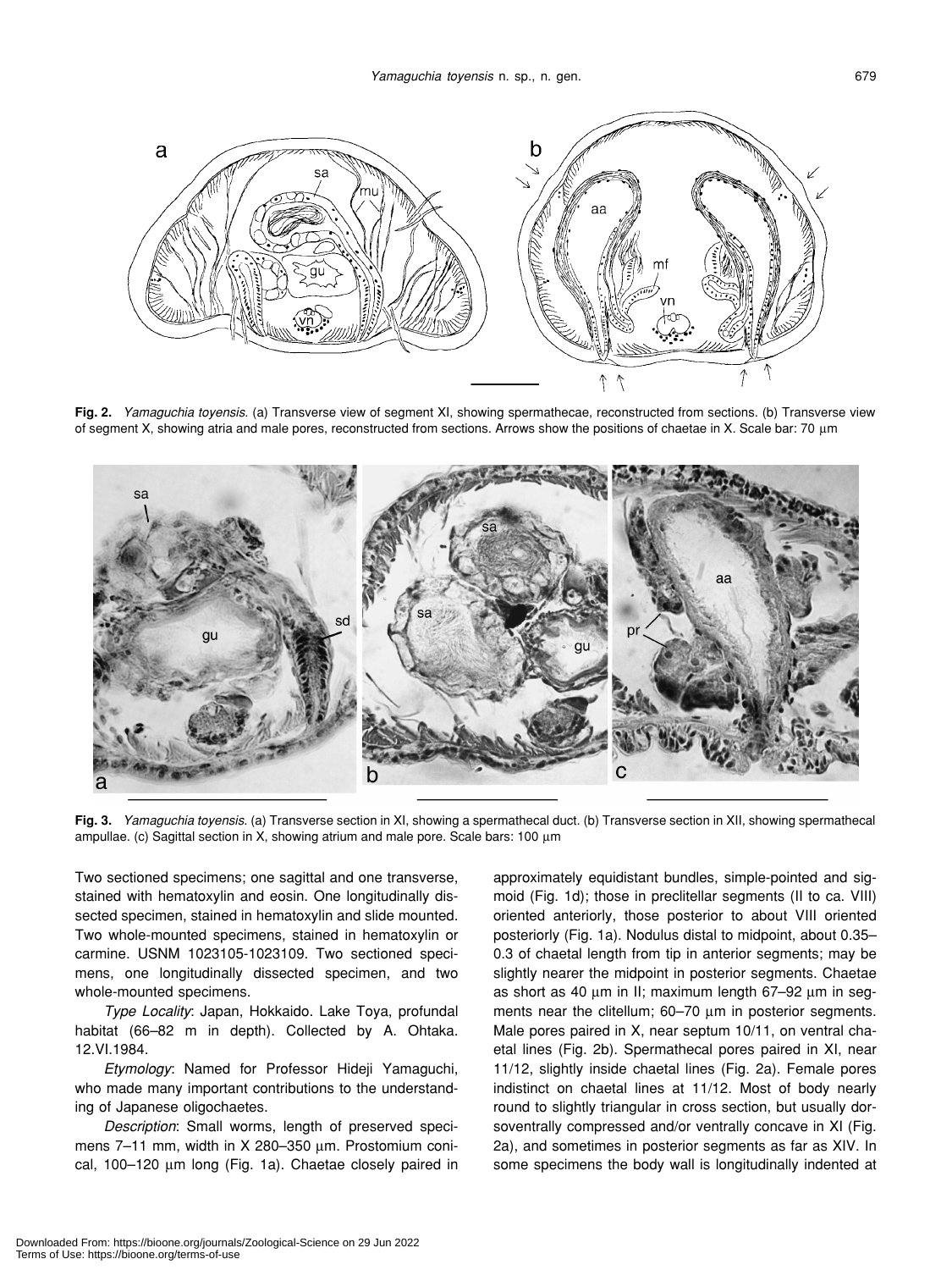the chaetal and lateral lines, and the longitudinal muscle layer is weakly separated into bands. Clitellum X-XIII, often ending in mid-XIII.

Epidermis 10–12 µm thick in anterior segments, but 24– 30 µm in the prostomium. Clitellum as much as 30 µm thick, with distinctly glandular cells in fully-mature worms. Dorsal pharyngeal wall distinctly thickened in II and III; pharynx extending into IV (Fig. 1b). Pharyngeal glands in IV-VI or VII. Septa weakly developed in anterior segments. Brain in I, deeply lobed posteriorly (Fig. 1c).

One pair of lateral, dorso-ventral connective vessels near posterior septum of most or all segments from III to IX. Connective vessels rather short and not branched or strongly convoluted; they join dorsal vessel near posterior end of segment, then join ventral vessel in the following segment (Fig. 1b). No obvious lateral vessels in posterior segments. A blood vessel, probably one of the anterior connectives, loops into the sperm sacs to near their ental ends. Dorsal vessel mostly in close contact with perivisceral sinus, but separate in clitellar region. Ventral vessel divided in segments anterior to VII. Perivisceral sinus usually weakly developed, beginning as far forward as IX in some specimens, but more strongly developed in middle segments (starting about XIV). Chloragogen weakly developed, mostly associated with dorsal blood vessel, usually beginning in VIII.

Usually a nephridium (or a pair) in VII, each with a small funnel; an irregular, granular, postseptal mass; a simple ectal duct to a nephropore just anterior to the ventral chaetae; and a posterior tubule, usually forming a dorsal loop extending to near the dorsal blood vessel, then running midventrally for one or two segments posteriorly. Ectal duct slightly expanded at nephropore, but without a distinct ampulla. Similar nephridia usually paired in XIII, then irregularly occurring in a few posterior segments; posterior tubules may extend posteriorly through two or more segments.

Ovaries paired in XI. Usually one egg sac developed, with mature eggs in one or two segments behind one of the sperm sacs. Female funnels about 80 um long, on 11/12.

A single pair of testes in X, with two sperm sacs extending posteriorly as far as XVII. A single pair of male funnels on 10/11, directed posteriorly and extending back into sperm sac (Fig. 1e); maximum funnel width about 100 um. Vasa deferentia do not penetrate septum into the post-atrial segment. Vasa deferentia short, 90–130 µm long; diameter 10–19 µm; joining inner side of atria at about the ectal 1/4. In one specimen, vasa appear to run between atrial lining and outer muscle layer, entering lumen near the midpoint (Fig. 2b). In other specimens, the atrial lining is indistinct (Fig. 3c), and vasa appear to enter lumen directly. Atria one pair, entirely in X; laterally compressed, broadly club-shaped (Fig. 1e), 180–250  $\mu$ m long and 65–105  $\mu$ m wide at the widest point; usually extending to near the dorsum and somewhat curving over the gut (Fig. 2b). Short ectal duct of atrium about 12–20 µm wide. Atrial muscle a single layer, 6– 10 µm entally, thinner ectally; with fibers arranged in an irregularly circular (transverse) direction. The wide lumen is lined with an irregular layer of ciliated, granular epithelium having indistinct cell boundaries (Figs. 1e, 3c). Multicellular prostate glands in a few (up to 10) irregular bundles, up to 60 µm long, arranged along anterior and posterior sides of atria (Figs. 1e, 3c), but absent from lateral sides (Fig. 2b). Prostate bundles on short stalks, which penetrate the atrial muscle and join the layer of atrial lining cells. Male pore on a small, conical papilla 5–12 µm long. Papilla in a small depression not associated with obvious glands, or muscles, but sometimes within a ring of slightly thickened epidermal cells (Fig. 3c).

Spermathecae one pair, with narrow ectal ducts in XI. Irregular ampullae begin in XI, usually extending into XII or XIII (Fig. 1e). Spermathecal ducts 80–130 µm long; maximum width 18–26  $\mu$ m, slightly narrowed ectally. Ducts with columnar epithelium in the ectal half, and cuboidal epithelium entally (Fig. 3a). Lining cells of ampullae irregular and often vacuolar, sperm in a loose bundle (Fig. 3b). Ampullae constricted at septa; greatest diameter 70–130  $\mu$ m, in XI, or more commonly in XII. In the posterior part of XI and sometimes to a lesser extent in XII, many long, oblique muscles attach laterally to the spermathecal pores, near the ventral chaetal lines, and dorsally, near the dorsal chaetal lines (Fig. 2a).

*Remarks*: Most specimens were complete, and appeared fully mature. Mature specimens had a well-developed clitellum, sperm in the spermathecae, and mature eggs in the egg sacs. The material appeared to be in good histological condition.

The extensive musculature surrounding the spermathecal pores appears to raise the entire floor of segment XI, and to some extent XII. Although the resulting concavity is quite shallow, it could form a chamber to facilitate sperm exchange. Flattening of the spermathecal segment is unusual, but similar musculature is associated with the male pores in other lumbriculids (e.g. *Tatriella* Hrabě, 1936 and *Secubelmis* Fend and Gustafson, 2001), and dorsoventral muscles flatten the ventral side of the atrial segment in other oligochaete families. Dorsoventral musculature apparently serves to retract the eversible penes of some lumbriculids (e.g., *Rhynchelmis rostrata* [Eisen, 1888] and *Eclipidrilus palustris* [Smith, 1900]), and the spermathecal porophores of *Eremidrilus felini* Fend and Rodriguez, 2003, but the copulatory organs of *Y. toyensis* are weakly developed in comparison. The laterally compressed atria and the restriction of the prostates to the anterior and posterior sides of the *Y. toyensis* atria are also unusual, but these characters could simply be a consequence of packing large organs into a small worm. Laterally compressed atria also have been reported for *Trichodrilus hrabei* Cook, 1967.

The male pores are rather consistent in size and form, and thus do not appear to vary much with state of contraction. In some whole-mounted specimens there appears to be a slight change in texture of the epidermis in a small ring around the male pore, and in some there is a small accumulation of possibly glandular cells. The small papillae, which could be described as "penes", appear to be simple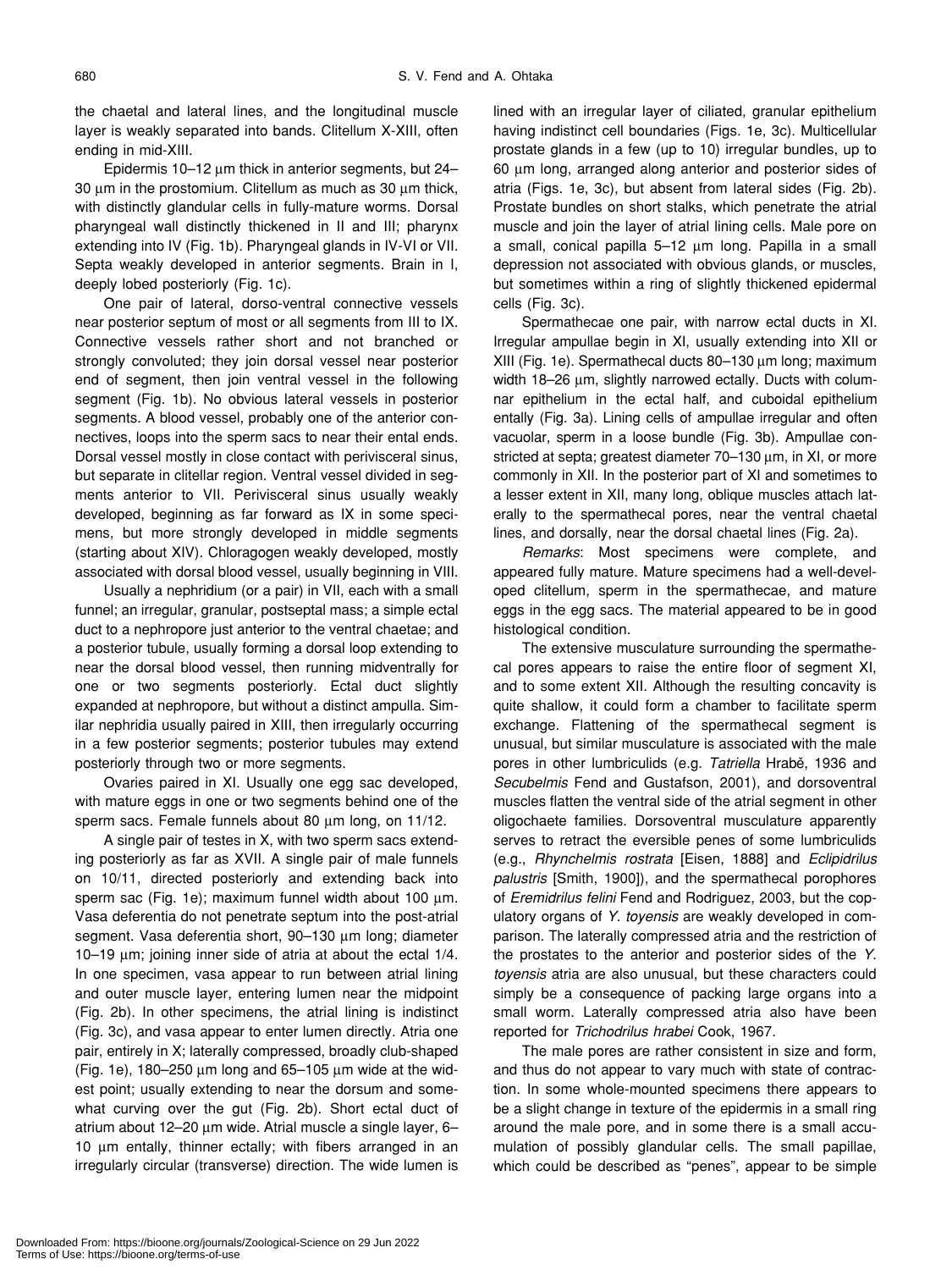

**Fig. 4.** *Hrabea ogumai*. Lateral views of reproductive organs, from dissected specimens. (a) Atrium, vas deferens and male funnel. (b) Spermatheca. Scale bar: 100 µm

extensions of the atrial duct. The spermathecal pores are also very simple, other than the lateral musculature; their somewhat median position, although unusual, occurs in other lumbriculid species.

## *Hrabea ogumai* **Yamaguchi, 1936 (Fig. 4)**

*Material Examined*: Toma Cave, Kamikawa, Hokkaido, Japan, collected by A. Ohtaka 29.VIII.1985. Two sagittally dissected specimens, stained in borax carmine and slide mounted.

*Remarks*: The original description (Yamaguchi, 1936) included photographs of atrial sections, but did not describe their morphology in detail. The short atria are divided into an ectal duct and an ental ampulla (Fig. 4a). The ectal part of the duct appears to be a broad epidermal infolding, similar to the penial sacs of other Lumbriculidae. More entally, the epithelial cells become more tightly packed and elongate, and the lumen is constricted (Plate V, Fig. 7 in Yamaguchi, 1936). The ampulla is about as wide as long, with an irregular lumen; a distinct ectal muscle layer, about 5 µm thick, surrounds a thick epithelium with basal nuclei. A dense layer of pyriform prostate glands, each containing several cells, covers the atrial ampulla. The vasa deferentia are very short and thick (diameter 25–34  $\mu$ m in the dissected specimens); a single vas deferens joins each atrium at the ental end. The spermathecal pores are within a shallow concavity, but are not associated with extensive musculature. The spermathecal ducts have a distinct median expansion in the two dissected specimens (Fig. 4b); part of a similar expansion may be illustrated in the original description (Plate V, Fig. 4 in Yamaguchi, 1936). One additional character not mentioned in the original description is that the female pores are slightly posterior to septum in segment XI, in the groove forming the anterior secondary annulus. In both of the dissected specimens, the female funnels extend through septum 10/11, and thus would be considered plesioporous (Brinkhurst 1989).

# **DISCUSSION**

# **Taxonomy**

The most comprehensive taxonomic treatments of lumbriculid genera have been the review by Cook (1971) and the phylogenetic analysis (based on characters in published descriptions) by Brinkhurst (1989). However, our subsequent attempts at phylogenetic analyses of the Lumbriculidae, using those characters with some corrections and additions of newly-described taxa, have been inconclusive, suggesting that a rigorous phylogenetic argument is not possible at this time. A revision of the family would require an extensive review of the characters, and is beyond the scope of the present study, particularly in view of current work in progress using molecular and ultrastructural characters (Erséus and Källersjö, 2004; Dr. M. Ferraguti, University of Milan, personal communication). Therefore we take the approach of relating the new species to similar taxa in terms of (1) the Brinkhurst (1989) analysis, (2) the generic definitions presented in Cook (1971), and (3) overall morphological similarity to other lumbriculids.

Using the character definitions from the Brinkhurst (1989) analysis, character states of the new species and the three most similar taxa are given below. The position of the female pores (Character 16) in *Hrabea* was indicated as "unknown", but based on the new specimens; they are now coded as plesioporous. In the original matrix, Character 19 was erroneously given the value 1 for *K. freidris* (posterior lateral blood vessels present). Cook (1971) described that species as lacking these blood vessels, and this was verified by our observations of many new specimens.

00**0**00 11030 0**1**0**1**0 11000 **0**11000 *Trichodrilus cernosvitovi* group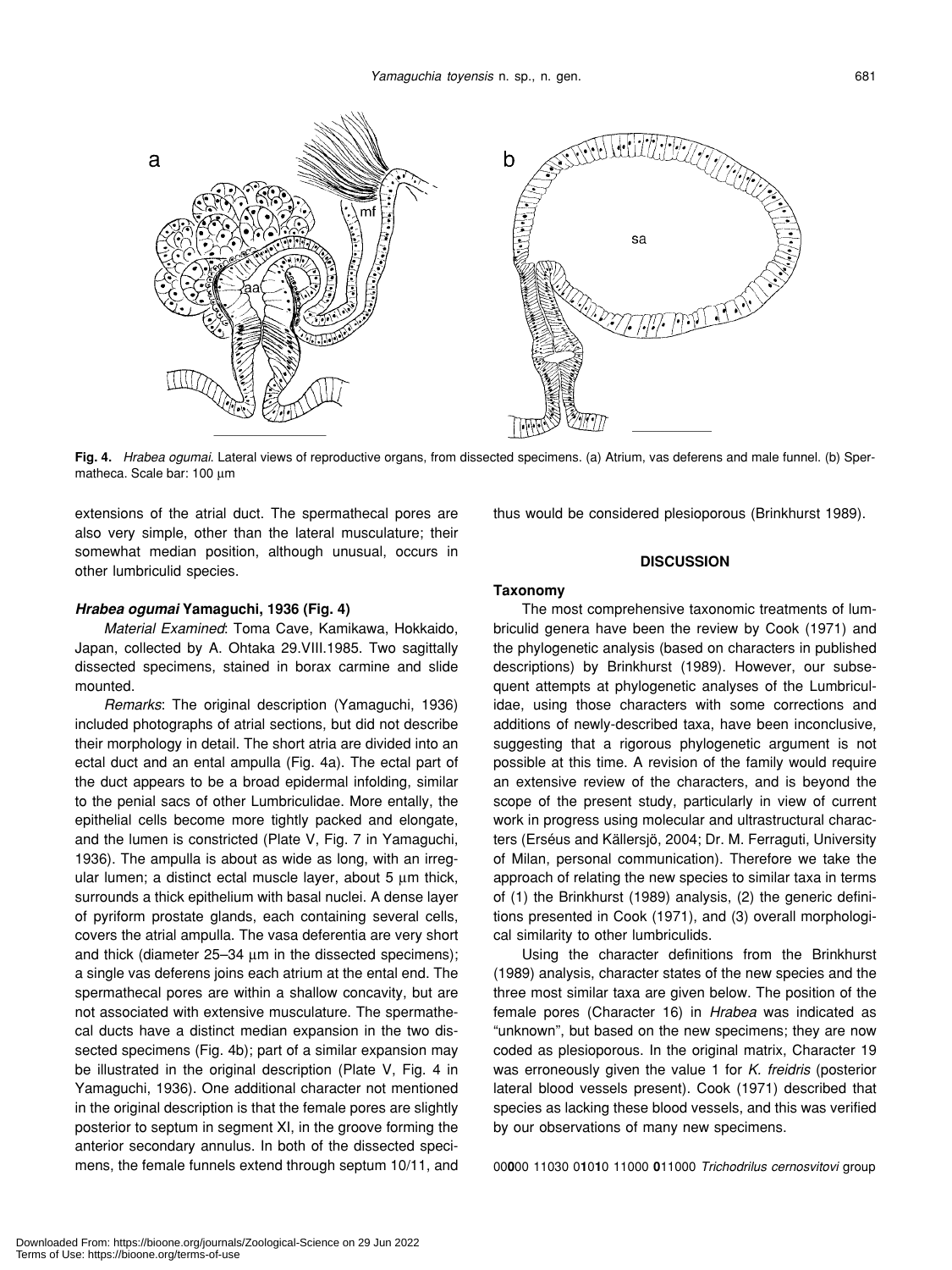00100 11030 **1**00**1**0 1**3**000 111000 *Kincaidiana freidris* 00100 110**1**0 00000 **0**1000 111000 *Hrabea ogumai* 00**0**00 1**3**0**2**0 0**1**000 11000 **00**1000 ancestral lumbriculid (hypothetical) 00100 11030 00000 11000 111000 *Yamaguchia toyensis*

According to the matrix, the closest match to the new species is the monotypic *Hrabea ogumai* Yamaguchi, 1936, which differs mainly in having spermathecae in the pre-atrial segment (Character 9). Brinkhurst's (1989) parsimony analysis suggested that a trend in lumbriculid phylogeny was from semiprosoporous (two vasa deferentia per atrium, serving testes in the atrial and pre-atrial segments) to prosoporous (a single vas deferens per atrium, serving testes only in the atrial segment). This would involve Characters 3 (0–1: testes present/absent in pre-atrial segments) and 12 (1–0: each atrium with 1/2 vasa deferentia), and these changes could thus be synapomorphies for a group containing the new species plus *H. ogumai*. Character 21 (0–1: posterior vas deferens penetrates/does not penetrate the post-atrial septum) provides another possible synapomorphy, but the derived state also occurs in several other genera. Most other characters associating the new species with *H. ogumai* (e.g., lack of penes and lateral blood vessels, Characters 14 and 19) appear to be plesiomorphic in the Brinkhurst analysis. Although Character 22 (presence of atria) is considered an apomorphy with respect to the hypothetical ancestor, "atria present" is the character state for all lumbriculid genera. The position of the female pores (Character 16) was indicated as "unknown" in the original Brinkhurst matrix, but based on the new specimens, they are now coded as plesioporous.

Like the new species, *H. ogumai* has short, prosoporous male ducts, and is endemic to Japan. However, additional characters not included in the above matrix do not provide strong evidence for relating the two species. The atria of *H. ogumai* have a thick, complex ectal duct, in contrast to the simple papilla of *Y. toyensis*. The very small atrial ampulla of *H. ogumai* contrasts with the club-shaped ampulla of *Y. toyensis*, and suggests the possibility that Character 11 (atria pear-shaped/elongate) also should be reconsidered.

Cook (1971) defined genera in the family Lumbriculidae primarily by the numbers and relative positions of the genital organs. According to those definitions, the new species is closest to *Kincaidiana freidris*, which differs in having the gonads shifted forward by two segments from the X-XIII regarded by Brinkhurst (1989) as plesiomorphic within the Lumbriculidae (Character 17). *Kincaidiana* is a Nearctic genus containing two species having little morphological similarity, and Brinkhurst's (1989) analysis suggests that it is not monophyletic. As in the case of *Hrabea*, the prosoporous condition could be considered a synapomorphy for *K. freidris* and the new species, *Y. toyensis*. Both species have a single pair of spermathecae with long ectal ducts and elongate ampullae, and short vasa deferentia that enter the atrium in the ectal portion. However, in addition to the forward shift in gonadal segments, *K. freidris* differs from *Y.*

*toyensis* in several characters: large penes (Character 14), longer, petiolate atria (Character 11), and spermathecal pores having distinct vestibules, but without extensive musculature (Cook, 1971).

Two additional lumbriculid genera, *Lumbriculus* Grube, 1844 and *Trichodrilus* Claparède, 1862, include members with spermathecae in the first post-atrial segment. *Lumbriculus* is unlikely to be closely related; although it is quite variable, it usually has two or more spermathecal segments beginning in the second post-atrial segment, with spermathecal pores dorsal to the ventral chaetal line. In addition, *Lumbriculus* has branched lateral blood vessels, characteristic penes, and sometimes additional atrial, testicular, or ovarian segments. In other genera with post-atrial spermathecae (*Lamprodrilus* Michaelsen, 1901; *Lamprortus* Rodriguez, 1994), the spermathecae always begin in the second post-atrial segment, and, as in the case of *Lumbriculus*, none of the species bears much resemblance to *Y. toyensis*.

The new species could be associated with some *Trichodrilus*, particularly those referred to by Brinkhurst (1989) as the "*cernosvitovi* group", which have spermathecae only in the first post-atrial segment, and lack lateral blood vessels in posterior segments. The primary differences are the semiprosoporous atria (the plesiomorphic state for Characters 3 and 12), and 21. Character 21 is coded "0" for *Trichodrilus* because the posterior vasa deferentia penetrate the posterior septum in most species; nevertheless, the alternate condition occurs in some species. The implied loss of the anterior pair of testes and male funnels in *Yamaguchia* is not unlikely, as it occurs within other lumbriculid genera (*Rhynchelmis*, *Eclipidrilus*, *Lumbriculus*, and *Phagodrilus* McKey-Fender and Fender, 1988). However, in some of these genera, this process may be inferred from the occurrence of "intermediates" with reduced or vestigial anterior vasa deferentia. No such reduction of anterior testes or vasa deferentia has been described in any *Trichodrilus* species.

In summary, although *Y. toyensis* lacks novel characters that would indicate unambiguous apomorphies, the combination of prosoporous male ducts in X and a single pair of spermathecae in XI is not found in any of the previously-described genera. Inclusion in *Hrabea* would be contrary to traditional generic definitions (Cook, 1971), as it would associate species having spermathecae in post-atrial versus pre-atrial segments; the only genus in which this is accepted is *Styloscolex* Michaelsen, 1901. However, the three *Styloscolex* species having post-atrial spermathecae instead of (or in addition to) the usual pre-atrial ones can be associated with congeners by several synapomorphies, including elongate penes, a forward shift of the reproductive segments, and ovaries two segments posterior to the testes (Timm, 1994).

Inclusion of *Y. toyensis* within *Kincaidiana* would add further confusion to an already paraphyletic genus, and would associate species having very different copulatory structures. Also, a distributional expansion of *Kincaidiana* into the Palearctic should be justified by more convincing